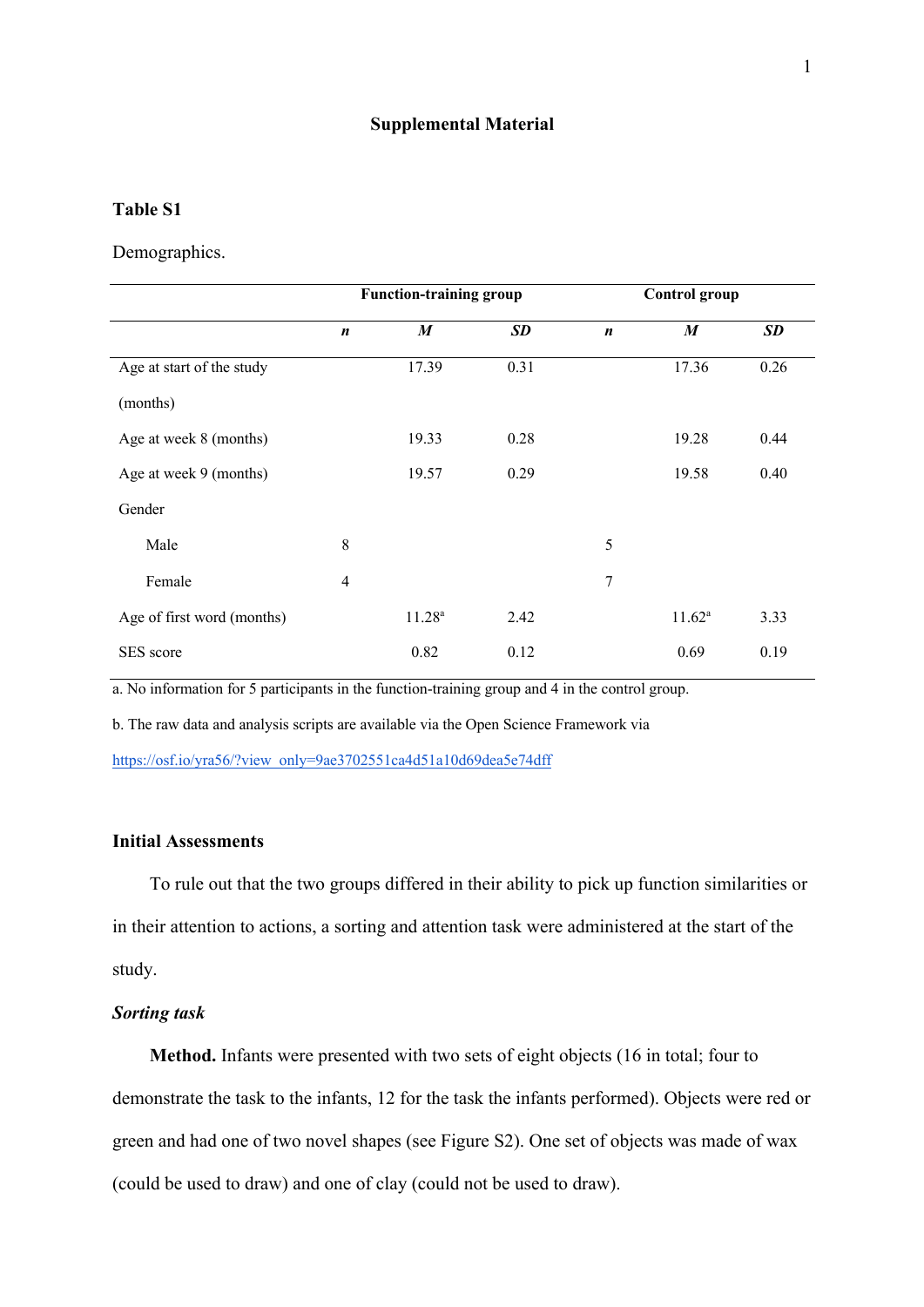Objects were mixed and placed on a table in front of the child, along with a paper sheet and two containers. The researcher said: "*We are going to play a game; we are going to put objects together that are the same".* She then drew on the paper with one of the wax objects and said: *"Look, this one can be used to draw"*, and placed the object in one container while saying: *"This one goes here"*. She then picked up one of the clay objects that had the same shape and colour as the wax object, tried to draw with it and said: "*Oh no, this one cannot be used to draw"*, and placed it in the other container while saying: *"So this one goes here".* The researcher demonstrated how to sort two more objects and said: *"Now it is your turn, can you help me put the objects that are like these ones here (pointing to one container), and the objects that are like these ones here (pointing to the other container)?"*. Participants then sorted 12 objects.

 **Results.** The function-training group sorted objects by function in 50.41% of the trials  $(SD = 7.30)$  and the control group in 46.54%  $(SD = 7.25)$ . Performance did not differ significantly between groups,  $t(22) = 1.30$ ,  $p = .206$ , 95% CI = [-2.28, 10.04], neither did it differ significantly from chance in either group (function-training group:  $t(11) = 0.20$ ,  $p =$ .847, 95% CI = [-4.22, 5.05]; control group: *t*(11) = -1.65, *p* = .127, 95% CI = [-8.07, 1.15]). Thus, both groups were unable to sort objects by function at the start of the study and did not differ in this ability.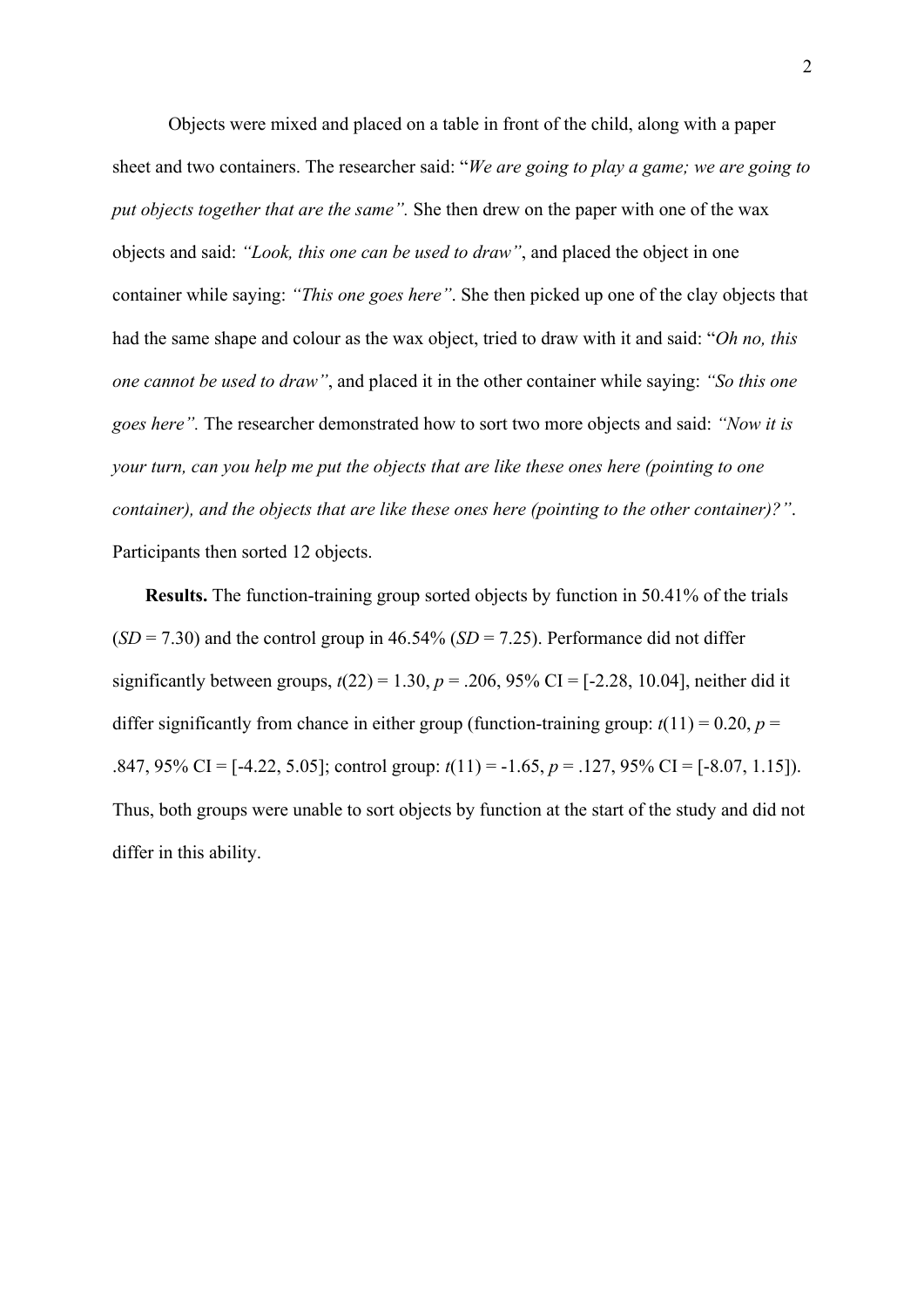#### **Figure S2***.* Sorting task stimuli.



*Note.* One set of objects (left) was made of wax (could be used to draw) and one set (right) was made of clay (could not be used to draw). Measurements of the sorting task stimuli are available via https://osf.io/yra56/?view\_only=9ae3702551ca4d51a10d69dea5e74dff

# **Attention Task**

**Method.** Infants sat on their caregiver's lap, approximately 60 cm away from a monitor. An eye-tracker (EyeLink 1000 with 9-point calibration) recorded infants' looking times during five video clips. Each video lasted 35 seconds and showed a person performing a simple action with an unusual object on the right or left side of the screen. On the opposite side of the action, a static distracting object was visible (see Figure S3). For the first 10 seconds, no object was moved. For the following 25 seconds, the target object was moved and used to perform a function (e.g., a mango splitter was used to cut Play-Doh). Participants viewed five similar videos, which featured different objects and actions. The presentation order of the videos was randomised for each participant, and the side on which the function was performed was counterbalanced across participants. For the analysis, we defined three regions of interest (ROIs): action, distractor, and face.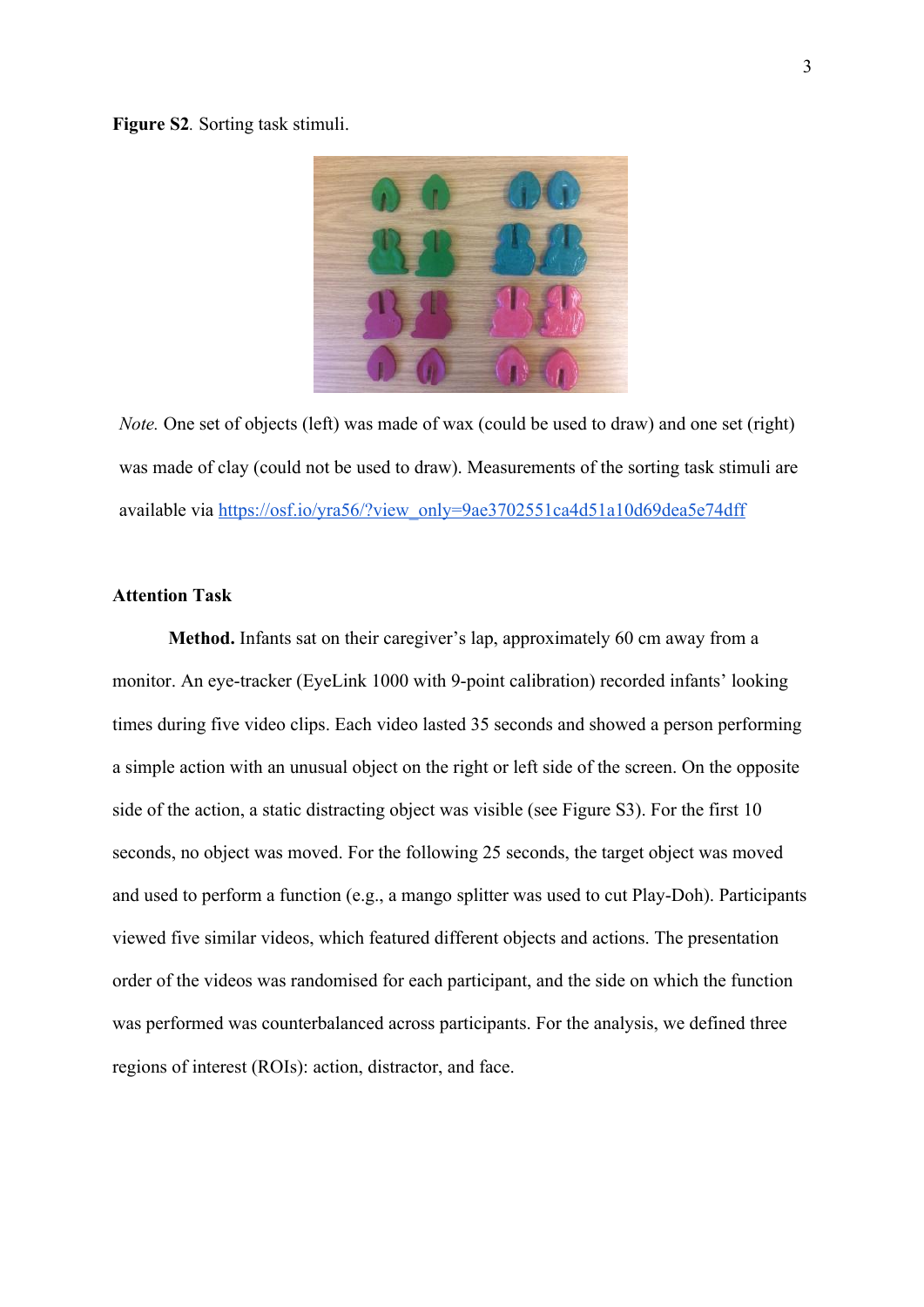

**Figure S3.** Still frames of a video from the attention task



 **Results***.* To assess if infants' attention was equally focused on actions in both groups, the proportion of looking times towards the action ROI was calculated for each video before and during the action, using the following equation: mean fixation on action ROI / (mean fixation on action ROI + mean fixation on distractor ROI + mean fixation on face ROI). Proportions of looking times of the two groups were very similar. Both groups looked longer at the action ROI during the action than before (function-training group:  $M_{before} = 0.14$ ,  $SD = 0.08$ ,  $M_{during}$  $= 0.66$ , *SD* = 0.23; control group:  $M_{before} = 0.15$ , *SD* = 0.10;  $M_{during} = 0.60$ , *SD* = 0.30). This was confirmed by a 2 (group: function-training vs. control) x 2 (time: before vs. during action) ANOVA, which showed a main effect of time,  $F(1, 22) = 95.54$ ,  $p < .001$ ,  $\eta_p^2 = .81$ , but no main effect of group,  $F(1, 22) = 0.11$ ,  $p = .744$ ,  $\eta_p^2 = .00$ , or an interaction between group and time,  $F(1, 22) = 0.45$ ,  $p = .508$ ,  $\eta_p^2 = .02$ . Thus, both groups focused their attention on actions in a similar way.